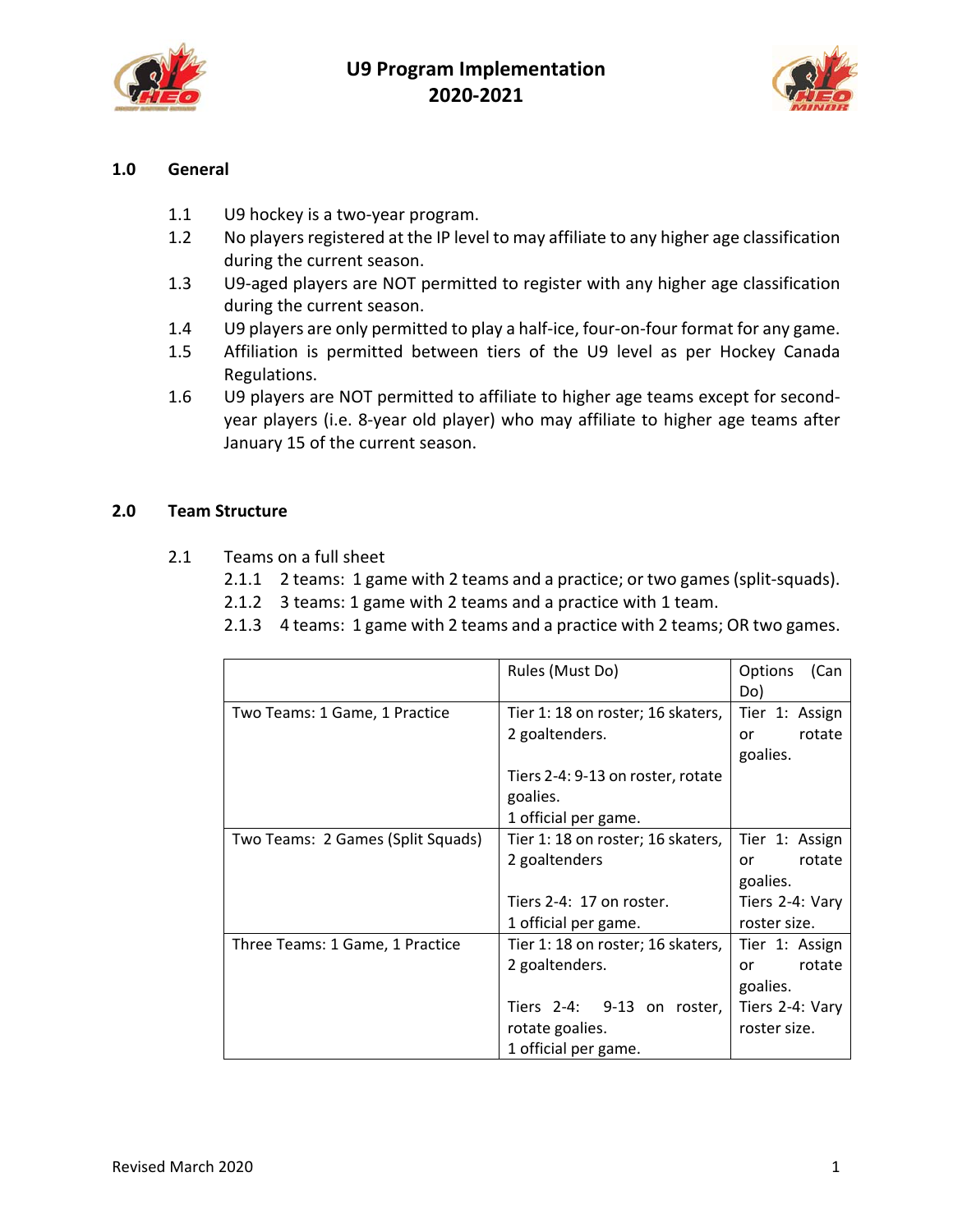



| Four Teams: 1 Game, 1 Practice | Tier 1: 18 on roster; 16 skaters, | Tier 1: Assign  |
|--------------------------------|-----------------------------------|-----------------|
|                                | 2 goaltenders.                    | rotate<br>or    |
|                                |                                   | goalies.        |
|                                | Tiers 2-4: 9-13 on roster, rotate | Tiers 2-4: Vary |
|                                | goalies.                          | roster size.    |
|                                | 1 official per game.              |                 |
| Four Teams: 2 Games            | Tier 1: 18 on roster; 16 skaters, | Tier 1: Assign  |
|                                | 2 goaltenders.                    | rotate<br>or    |
|                                |                                   | goalies.        |
|                                | Tiers 2-4: 9-13 on roster, rotate | Tiers 2-4: Vary |
|                                | goalies.                          | roster size.    |
|                                | 1 official per game.              |                 |

## 2.2 **Tiering**

2.2.1 Tier 1 plays inter‐District. Games are managed by the AA League. Roster size is 16 skaters plus two goalies (assigned or rotational).

Districts may declare more than 1 Tier 1 team.

Minor Hockey Associations may not declare Tier 1 teams.

2.2.2 Tiers 2-4 play within the District or within Inter-District House Leagues. Games are managed by the Leagues within Districts. Roster size is recommended at 13 players (three sets of four skaters) plus a goaltender (rotational, not assigned). Minimum recommended roster size is nine; maximum is 13. Exceptions must be approved by the District Chair.

| Proposed    | <b>Age Group</b> | <b>Ice Utilization</b> | Play                 |
|-------------|------------------|------------------------|----------------------|
| <b>Tier</b> |                  |                        |                      |
| Tier 1      | 7/8              | Half                   | Inter-District       |
| Tier 2      | 7/8              | Half                   | Intra-District<br>or |
|             |                  |                        | Inter-District House |
|             |                  |                        | Leagues              |
| Tier 3      | 7/8              | Half                   | Intra-District<br>or |
|             |                  |                        | Inter-District House |
|             |                  |                        | Leagues              |
| Tier 4      | 7/8              | Half                   | Intra-District<br>or |
|             |                  |                        | Inter-District House |
|             |                  |                        | Leagues              |

## 2.3 **Roster Sizes**

2.3.1 Tier 1: 16 skaters plus two goalies for a total of 18.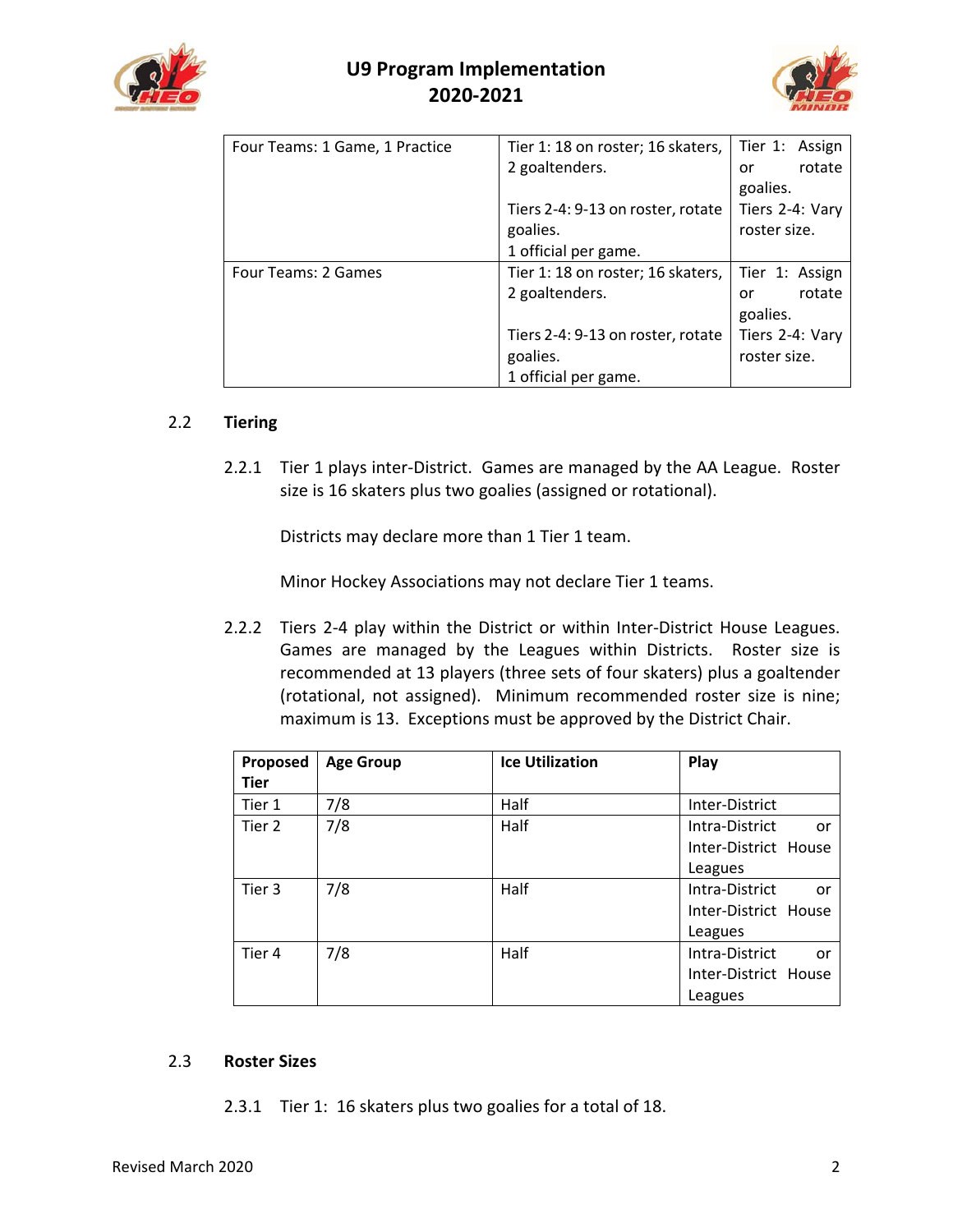



2.3.2 Tiers 2-4: 13 players to allow for 3 sets of 4 skaters plus a goaltender. Minimum roster size is 9, maximum roster size is 13; exceptions allowed based on local conditions and approved by the District Chair.

## 2.4 **Goaltenders**

- 2.4.1 Tier 1: Assigned or rotational goaltenders
- 2.4.2 Tiers 2‐4: Recommended no full‐time goaltenders. All players rotate in development/regular season phase 1 (September‐December). There can be limited full time goaltenders – limited rotation in regular season phase 2 (January‐April).

## 2.5 **Team Formation (Tiers 2‐4)**

- 2.5.1 Each Association operating Intra-District House Leagues or participating in an Inter‐District House League within HEO Minor shall be assessed the following team ratings:
	- 2.5.1.1 Leagues operating at only one skill level shall be given an overall rating of 'Tier 3'. Each team in that Association shall be considered a 'Tier 3' team for the purpose of competition in tournaments or exhibition games outside of their District.
	- 2.5.1.2 Leagues operating at more than one skill level may follow a 20‐60‐ 20 split when dividing their teams into Tiers 2, 3 and 4. Leagues with participation of more than one Association may direct each Association to use this chart to submit teams for league play. These Tier levels will be considered for the purpose of competition in tournaments or exhibition games outside of their District.
	- 2.5.1.3 Where some Leagues can only support Tier 2 and 3 teams, the upper levels can be increased up to a 40‐60 split. The Tier 3 level is maintained at a minimum of 60 % level
- **3.0 Season Structure (**Revised as per HC U9 Player Pathway)

## 3.1 **Player Evaluation Phase**

- 3.1.1 No evaluation / selection / tryouts prior to or during the first week of school.
- 3.1.2 No player evaluation / selection / tryouts during the off-season phase (previous season, including March through August).
- 3.1.3 No player evaluation / selection / tryouts during the first week of school where school starts the week after Labour Day.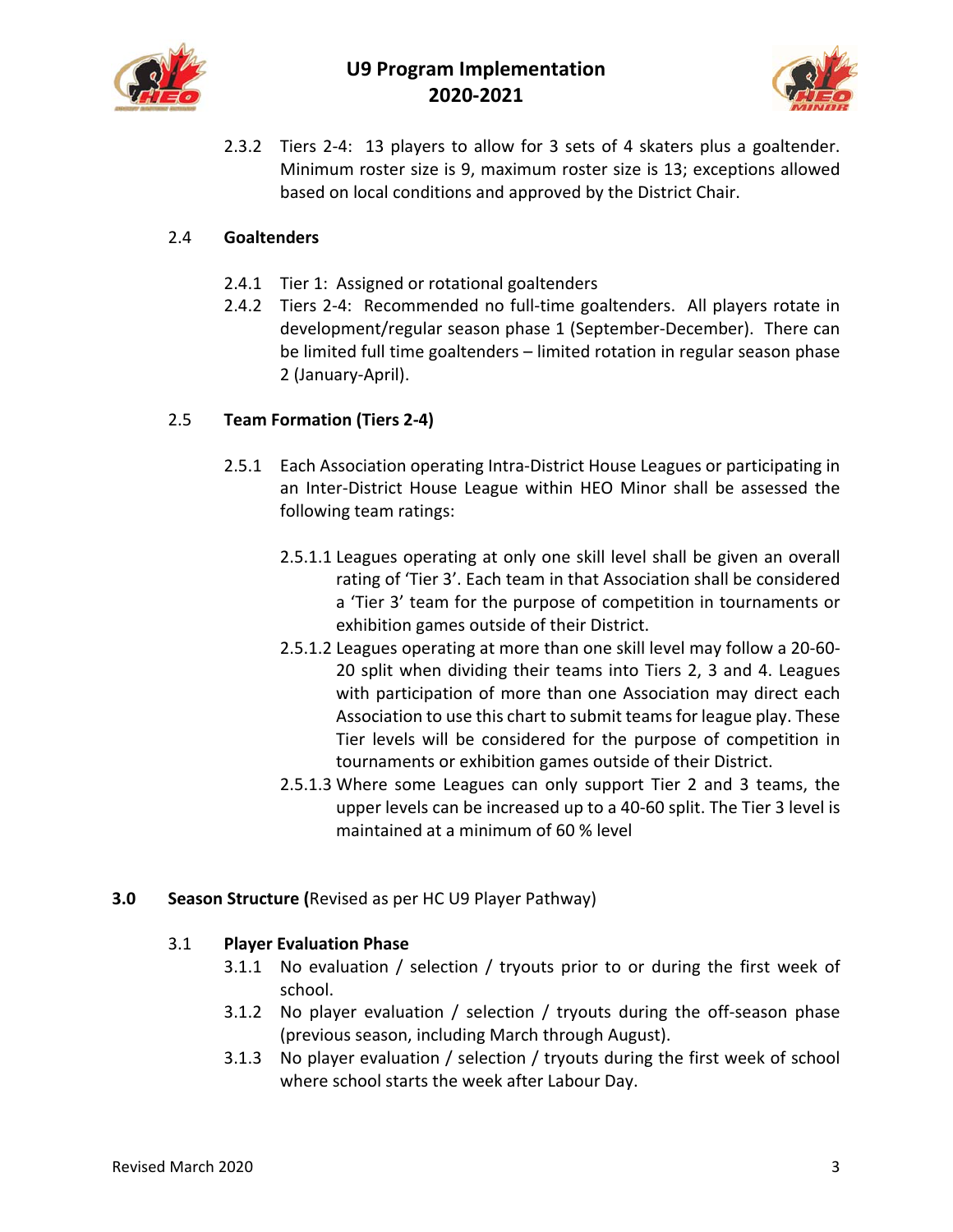



- 3.1.4 Where school starts prior to Labour Day, there must be four skates/practices starting the week following Labour Day before player evaluation / selection / tryouts commence.
	- 3.1.4.1 MHAs must offer a minimum of four practices/skill sessions prior to formal player evaluation / selection / tryouts starting.
	- 3.1.4.2 Must have a minimum of three formal player evaluation / selection / tryouts sessions. (RECOMMENDATION) – one skills session, one small‐area games session, one half ice game.

## 3.2 **Development Phase:**

3.2.1 Must be a period of development time following team selection and prior to the start of the regular season.

## 3.3 **Development and Regular Season Phase**:

- 3.3.1 In the regular season, teams shall play a maximum of 40 games (including exhibition, league and tournament/jamboree.
- 3.3.2 League play shall consist of no more that 20 regular season games (not including a recommended year-end league jamboree)
- 3.3.3 Teams may participate in in a maximum of three (3) tournament/jamboree events (not including a recommended year-end league jamboree)
- 3.3.4 All teams shall have a minimum 1:1 ratio of practices to games during the regular season.

## 3.4 **Off‐Season Phase:**

- 3.4.1 Recommend limited skills‐based on‐ice training, making more time for multisport activity
- 3.5 MHAs may wish to rebalance Tier 2‐4 teams at the beginning of the Development and Regular Season Phase.
- 3.6 MHAs may wish to re‐open registration between phases one and two to capture players coming from Young Sens or First Shift programs, or late interest players.
- 3.7 Year‐end tournament or jamboree recommended.
- 3.8 There are no playoffs for U9.

## **4.0 General Playing Rules**

The rules for half-ice U9 game play focus on player development by maximizing opportunities to touch the puck, interact with other players, and make plays.

- 4.1 4 vs 4 player format and one goaltender for each team.
- 4.2 Each team must have two goaltenders, one for each half of the ice.
- 4.3 Three‐minute warm‐up.
- 4.4 Rink set-up: one set of barriers or two sets of barriers with a space in between for spare players.
- 4.5 Game length 50 minutes in total (46 minutes post warm‐up). This may vary if Associations schedule multiple blocks of ice time.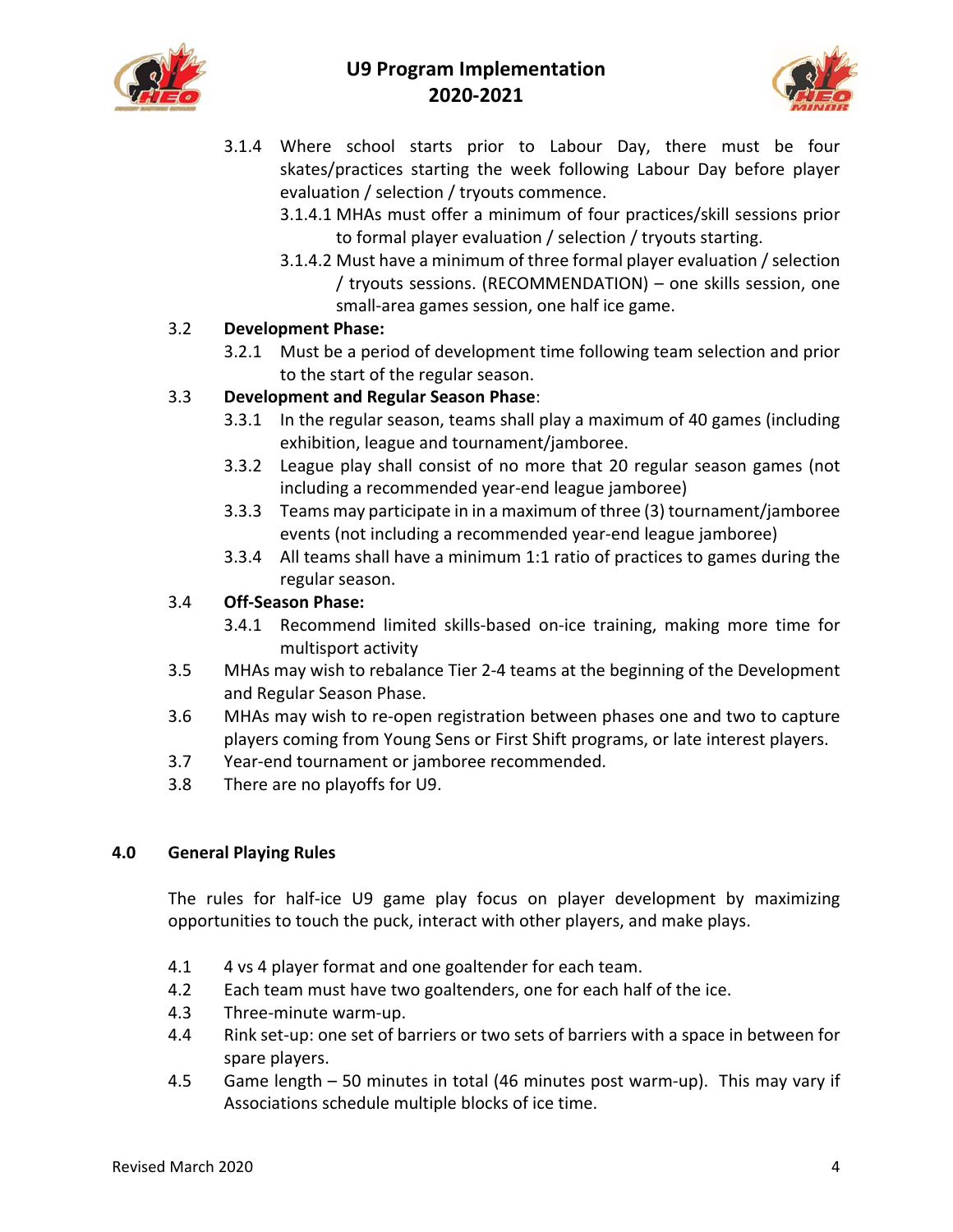



- 4.6 Two 23‐minute halves.
- 4.7 Shift length 90 seconds in duration with an automatic buzzer or whistle sounding to indicate player change. The clock continues to run through the 23‐minute half.
- 4.8 Both games synchronized, and officials work together to ensure that happens.
- 4.9 Players change on the fly at the buzzer or whistle.
- 4.10 If there are fewer than four players on the bench, the active player designated to stay out for the following shift must tag up at the bench prior to continuing play.
- 4.11 Two face-offs during the game.
	- 4.11.1 The first face-off will start the game.
	- 4.11.2 The second face‐off will start the second half.
	- 4.11.3 There is no requirement that teams change ends.

## **5.0 Shifts**

- 5.1 Player shifts are 90 seconds in length. A buzzer or whistle sounds to signal line changes.
- 5.2 On the buzzer/whistle sounds, players must relinquish control of the puck immediately and vacate the ice. The new players enter the ice immediately.
- 5.3 Failure to immediately relinquish control of the puck or new players entering the ice surface prematurely may result in a penalty for the offending team.

#### **6.0 Change of Possession**

- 6.1 Goaltender freezes the puck  $-$  the official blows the whistle to indicate the attacking team backs off and defending team gets possession.
- 6.2 Puck shot out of play the offending team backs off and the official gives the non‐ offending team a new puck.

## **7.0 Officiating**

7.1 One official per game. Coaches/Trainers must remain on the bench.

#### **8.0 Penalties**

- 8.1 Minor penalties are noted with the official briefly raising their arm to indicate a penalty will be assessed. The referee will blow their whistle and immediately escort the player to the player's bench. The official notifies the coach of the infraction and the number of the offending player.
- 8.2 If the offending team controls the puck after the infraction, the official blows the whistle and calls for a change of possession; the non-offending team is given room to play the puck (three‐metre cushion).
- 8.3 The offending player will sit out the balance of the current shift and the next shift, but the team will play even strength.